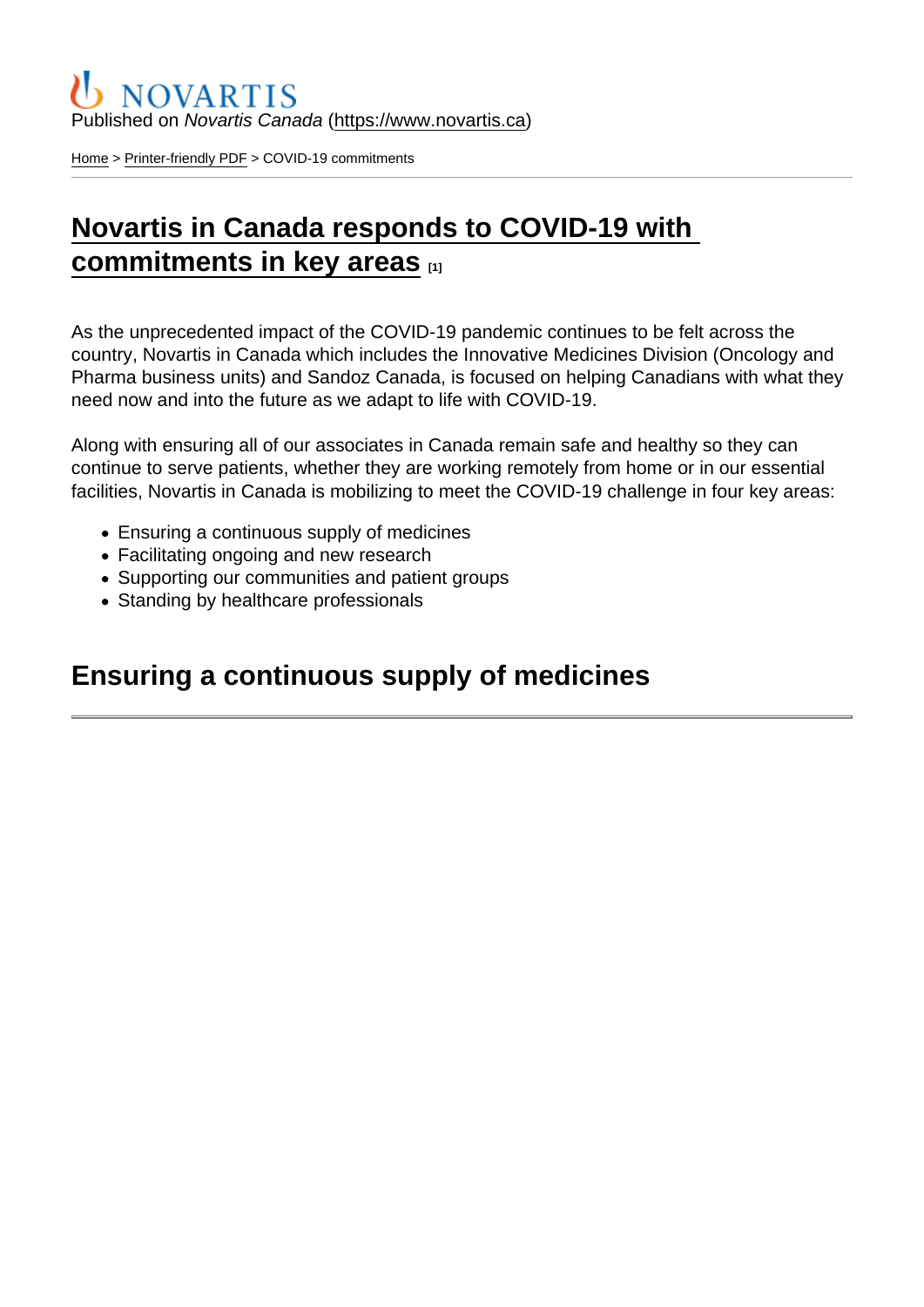

As a healthcare company with a strong presence and long-established roots in Canada, Novartis understands that the Canadian patients we serve – including our own friends and families – are counting on us to continue to provide the medicines they need to stay as healthy as possible and to treat serious conditions.

We also need to meet the increasing demand for our products used in hospitals and are committed to meeting these crucial objectives.

All Novartis manufacturing sites – including the Sandoz Canada sterile injectable manufacturing plant in Boucherville, Quebec, which makes crucial hospital products – as well as our major suppliers continue to be operational to help us deliver on our promise. We are confident in our supply chain and will continuously assess this evolving situation and adapt accordingly to continue to meet the needs of Canadians.

Novartis is also working continuously with federal and provincial governments and healthcare system partners to find solutions for patients experiencing challenges accessing treatments.

One of our actions to ensure continuity of treatment is making vital cancer therapies available for patients to receive at home instead of having to go to the hospital. Part of this effort includes ensuring the nurses we work with who provide home-based care have the necessary personal protective equipment available to safely provide much needed treatments to patients in their homes.

We are also ensuring that our patient support programs for those on Novartis medicines for a variety of conditions continue to be available to provide telephone and online services so patient treatment and support needs are not interrupted.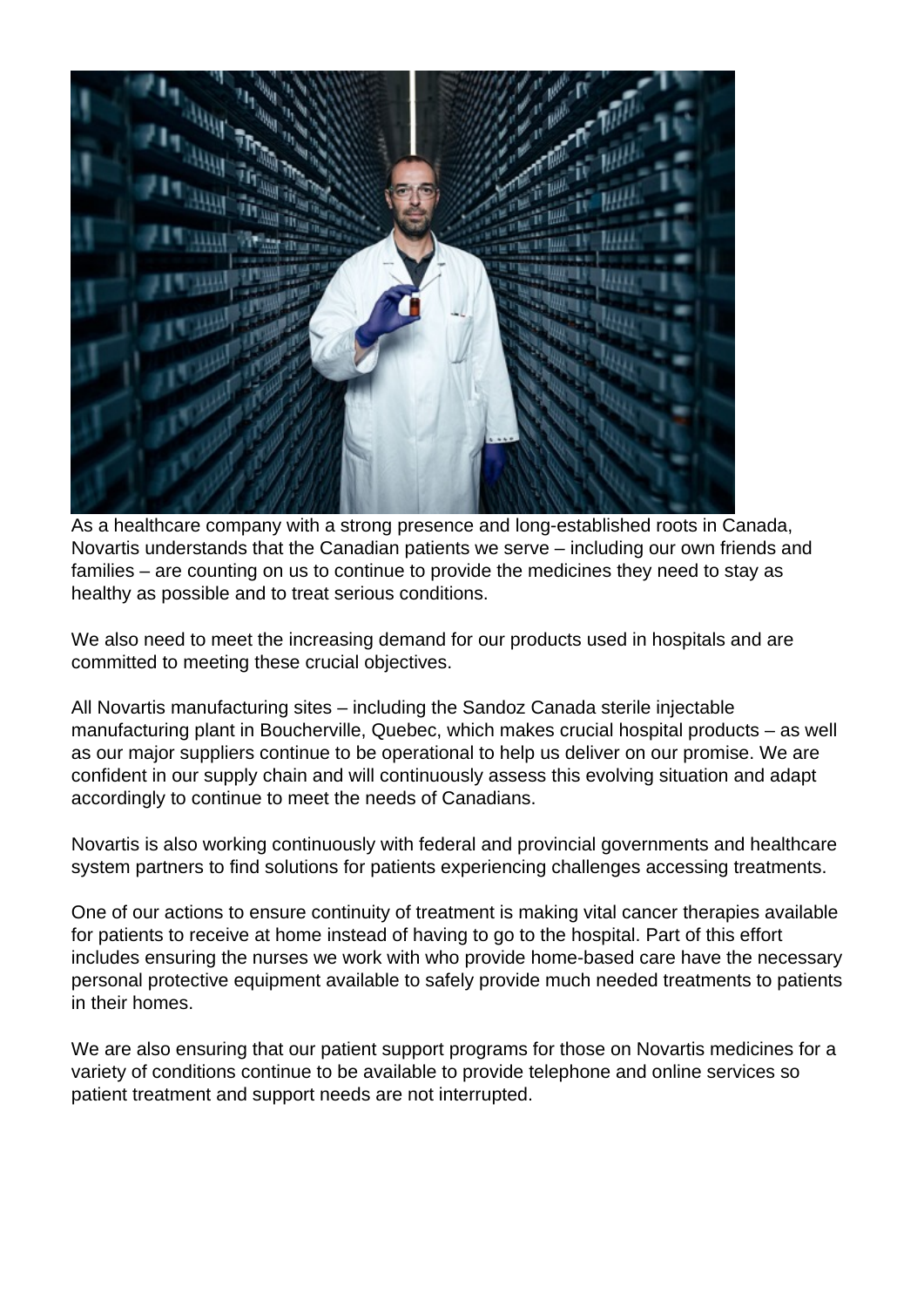## **Facilitating ongoing and new research**



Finding solutions for difficult health challenges is a top priority. Novartis has already launched several important initiatives to contribute to the global pharmaceutical industry and government effort to find treatments and vaccines to fight COVID-19.

At the same time, we are working to ensure the many important research programs we have in other disease areas are not interrupted by the pandemic. To support clinical trial continuity in Canada, where possible we are shipping study medications to patients directly to their homes to minimize the impact of COVID-19 on clinical development.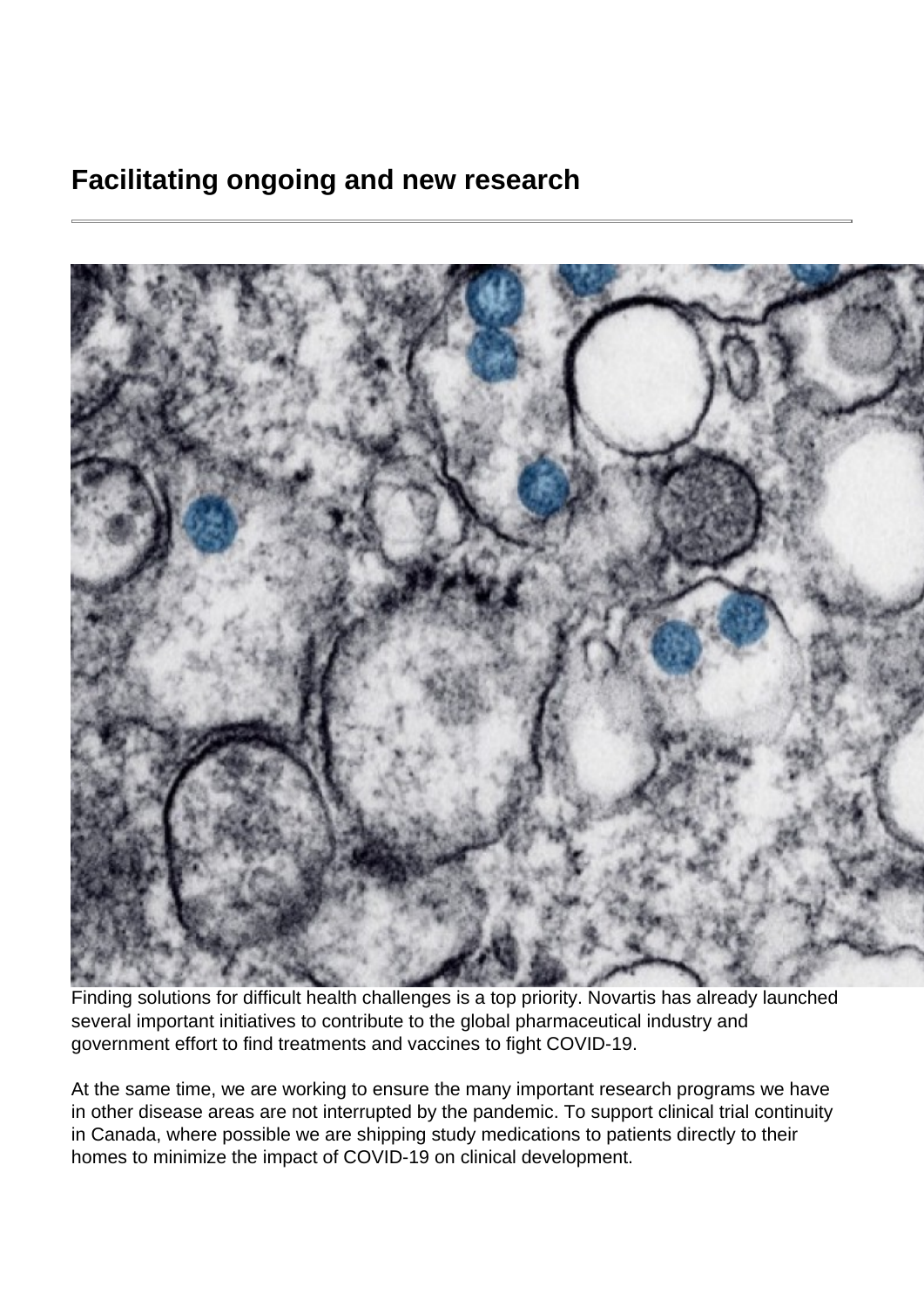In the fight against COVID-19, we have mobilized our global R&D capabilities and have initiated major new clinical trials of promising existing medications to evaluate their potential in treating COVID-19.

Thanks to the great collaboration of healthcare institutions, clinicians, regulators, our manufacturing chain and our associates, initiation of these studies has been achieved with record speed with the goal of finding solutions as soon as possible to manage COVID-19.

### Supporting our communities and patient groups

Novartis is also committed to helping as many Canadians as possible during these very challenging times.

In April 2020, Novartis Pharmaceuticals Canada Inc. and Sandoz Canada Inc. announced the creation of the [Community Strong COVID-19 response program](https://www.novartis.ca/en/news/media-releases/novartis-canada-initiates-community-strong-covid-19-response-program) [2] COVID-19 response program, earmarking \$500,000 to be given to community and patient groups in Canada to address the needs of Canadian patients during the pandemic.

United Way Centraide Canada and Food Banks Canada have been identified as the first community organizations to receive donations through the Community Strong program. Donations will also be made to support Canadian patient organizations with COVID-19-related objectives.

In addition, and to respond to the generosity of our associates to contribute to Community Strong, we have established an employee donation program with a commitment by the company to match up to \$50,000 in employee donations.

#### Standing by healthcare professionals